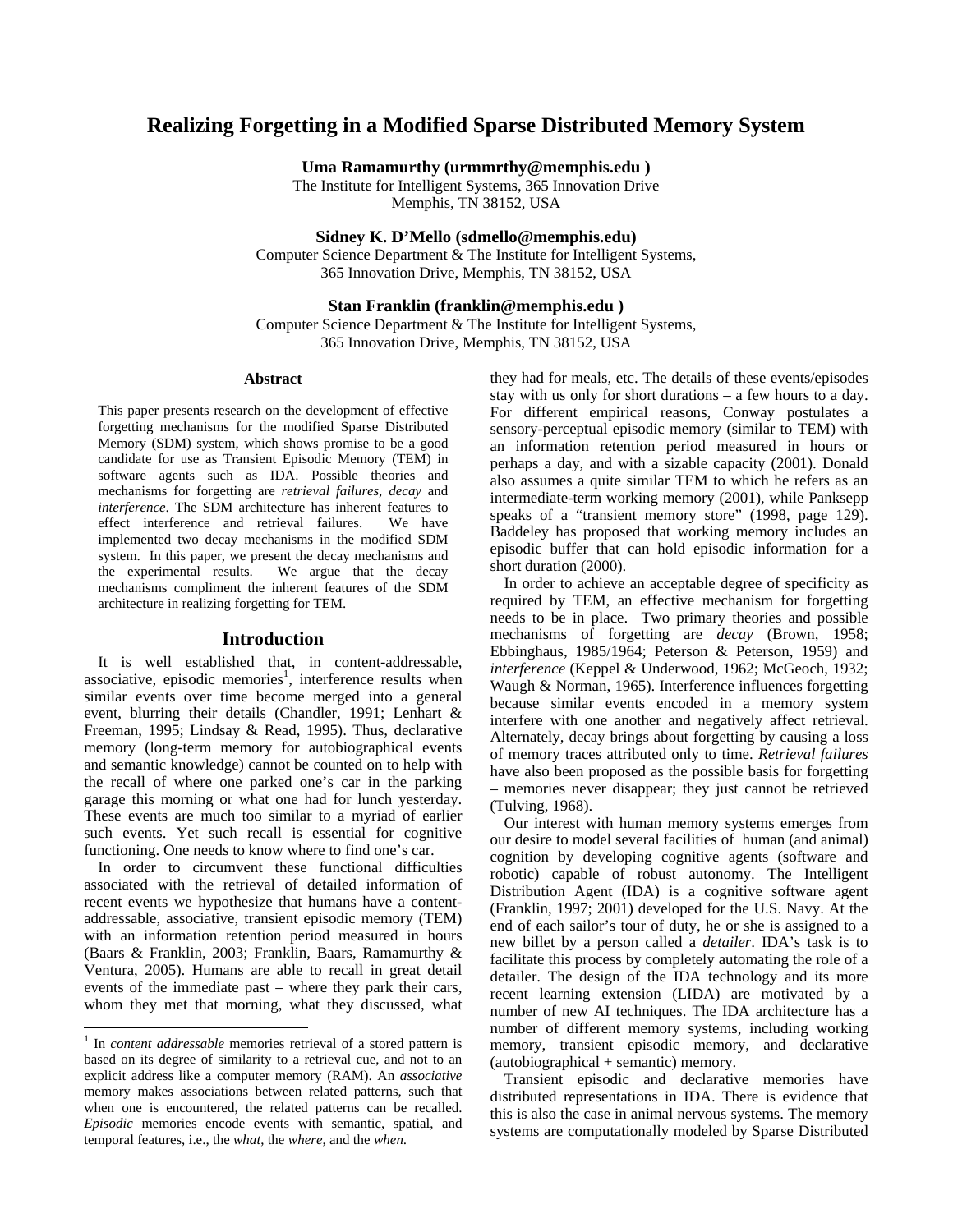Memory (Kanerva, 1988). This is reasonable due to several functional and neural similarities between SDM and human memory systems. The functional parallels include SDM's ability to account for classical memory phenomena such as *knowing that one knows ,the tip-of-the-tongue effect, rehearsal, momentary feelings of familiarity, and interference.* The neural similarities between SDM and human memory emerge from the likeliness of the mathematical formulation of SDM to models of the cerebellar cortex developed by Marr (1969) and Albus (1971) (Kanerva, 1993).

The focus of this paper is on the development of effective forgetting mechanisms for a variant of the SDM architecture, the modified SDM system, which shows promise to be a good candidate for use as a TEM in software agents such as IDA.

### **Theoretical Background**

### **Sparse Distributed Memory**

SDM implements a content-addressable random access memory. Its address space is in the order of  $2^{1000}$ . Of this space, you choose a manageable, uniform random sample, say  $2^{20}$ , of allowable locations. These are called hard locations. Thus the hard locations are sparse in this address space. Many hard locations participate in storing and retrieving of any datum, resulting in the distributed nature of this architecture. Hamming distance is used to measure the distance between any two points in this memory space.

Each hard location is a bit vector of length 1000, storing data in 1000 counters with a range of -40 to 40. Each datum to be written to SDM is a bit vector of length 1000. Writing 1 to a counter results in incrementing the counter, while writing a 0 decrements the counter. To write in this memory architecture, you select an access sphere centered at location X. So, to write a datum to X, you simply write to all the hard locations (typically 1000 of them) within X's access sphere. This results in distributed storage. This also naturally provides for memory rehearsal – a memory trace being rehearsed can be written many times and each time to about 1000 locations.

 Similar to writing, retrieving from SDM involves the same concept of access sphere – you read all the hard locations within the access sphere of location Y, pool the bit vectors read from all these hard locations and let each of the  $k<sup>th</sup>$  bits of those locations participate in a majority vote for the  $k<sup>th</sup>$  bit of Y. Effectively, you reconstruct the memory trace in every retrieval operation. Effectively, the read data at Y is an aggregate of all data that have been written to the hard locations within Y's access sphere, but may not be any of them exactly.

Furthermore, this memory can be cued with noisy versions of the original memory trace. To accomplish this, you employ iterated reading – first read at Y to obtain the bit vector, Y1. Next read at Y1 to obtain the bit vector Y2. Next read at Y2 to obtain the bit vector, Y3. If this sequence of reads converges to Y', then Y' is the result of iterated reading at Y.

#### **The Modified SDM system**

A preliminary experimental evaluation of Kanerva's original SDM for cognitive agents such as IDA, that encode text based episodic data, indicated the need for an architecture modification. Episodic data refers to patterns with features of the what, the where, and the when. When events are unfolding, the feature vector (the pattern written to memory) is not always complete. So, more often, the agent has to store partial feature sets. Similarly, when the agent cues its memory for retrieval, the retrieval cues are often partial feature-sets. SDM has no generic mechanism to handle partiality in the stored patterns as well as in the retrieval cues. It considers missing features to be random noise, thereby severely effecting performance.

The modified SDM system (Ramamurthy et al, 2004) alleviates this problem of encoding and retrieval with partial patterns identified with using SDM as a computational model for TEM. The modification includes migrating to a ternary memory space while maintaining a binary address space for the hard locations. Adding "don't cares" (\*'s) to the 0's and 1's of the binary space yields a ternary memory space. This accommodates flexible cuing with fewer features than the actual memory trace where missing features are represented by "don't cares" (\*). An adjustment was made to Hamming distance calculations such that the distance between a "don't care" (\*) and a 0 or 1 was set to  $(0.5)$ .

 Detailed experimental simulations on the modified SDM system show a significant improvement in performance when compared to the original SDM system (D'Mello, Ramamurthy, & Franklin, 2005; Ramamurthy, D'Mello, & Franklin, 2004). The modified SDM system demonstrated more efficient distribution of the encoded patterns across the hard locations in the memory space. Its abilities in encoding partial patterns and retrieving with partial cues are also significantly better than the original SDM. Interestingly, a reasonable degree of "don't cares" in the stored patterns improves performance as they act as attractor basins due to the modification to the Hamming distance calculation. Additionally, the modified SDM system also alleviates some of the problems related to text encoding (see below) by its improved retrieval quality when compared to the original SDM system. However, without appropriate forgetting mechanisms in place, we suspect that the modified SDM system will be unable to deliver the desired retrieval accuracies as demanded by TEM.

### **Rationale for Decay in the Modified SDM system**

Historically decay and interference have been proposed as two theories of forgetting. It would clearly be beneficial if we could rely on interference as the exclusive mechanisms of forgetting in TEM. This is because due to SDM's massively distributed architecture, where each pattern is encoded to approximately one hundredth of the hard locations, forgetting due to interference is a bi product of the system. However, while experimental simulations have verified the effect of interference in SDM, in certain situations, the degree to which encoded patterns interfere with each other can have adverse effects.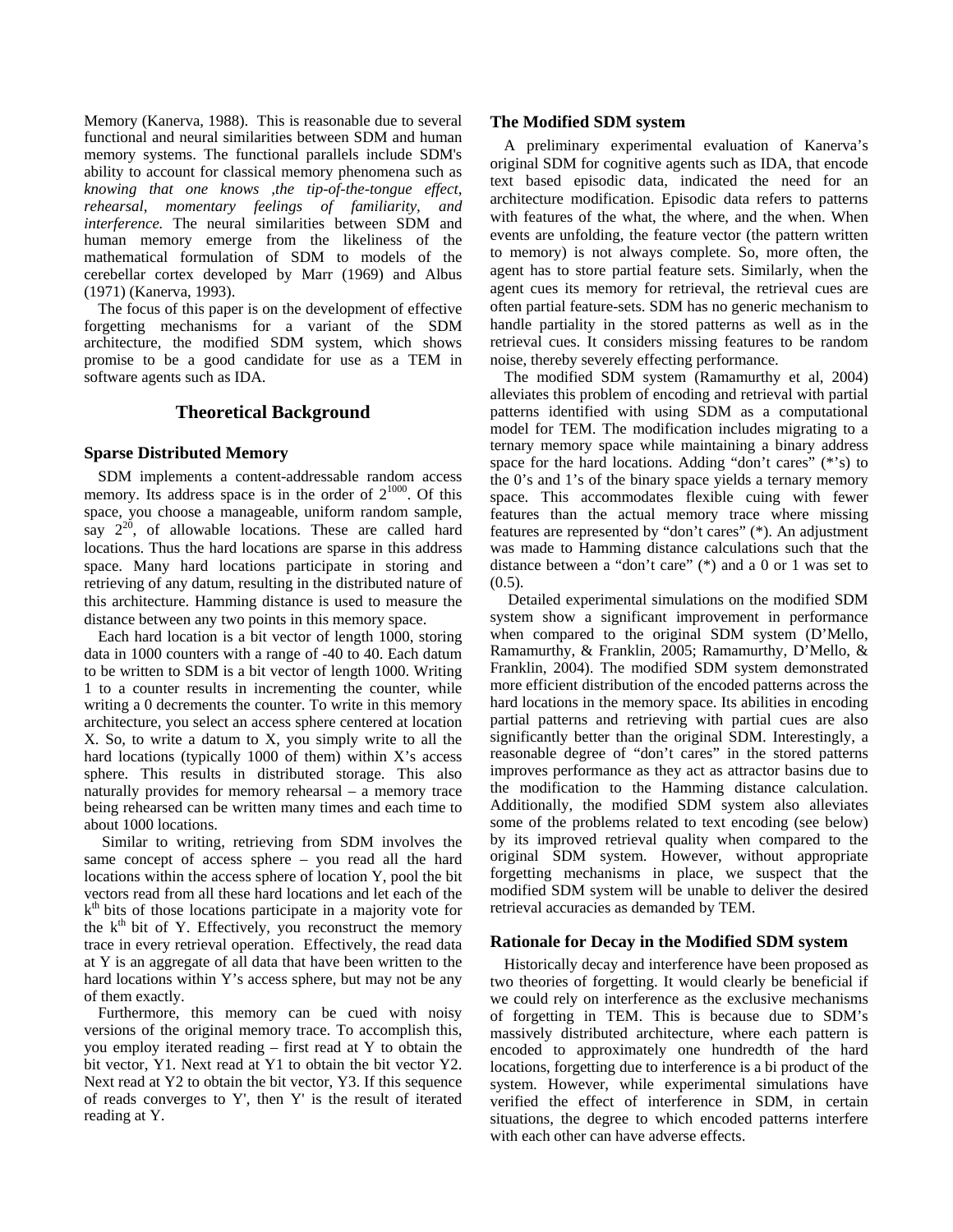A potential cause for undue information corruption due to undesirable interference effects emerges from SDM's poor performance in encoding patterns consisting of non-random data. D'Mello, Ramamurthy, and Franklin have reported results of simulations where even when the memory was filled to capacity, with text-based episodic data, only 33.05% and 25.01% of the hard locations in the modified and original SDM respectively were involved in the encoding process (2005). This implies a clustering of the patterns in about a third of the memory space which would potentially cause undesirable interference effects. These results are consistent with the notion of SDM's performance failures for handling non-random data (Hely, Willshaw , & Hayes, 1997) and in some sense are a justification for a domain based initialization approach (Fan & Wang, 1997; Row & Ballard, 1995) as opposed to the conventional random initialization utilized in these experiments.

The undesirable interference effects caused by poor distribution of non-random data are amplified when textbased information is encoded into SDM. Since SDM operates in a Boolean space, encoding text requires binary representations of characters. A simple way to enforce this mapping is by encoding the ASCII representation of characters. For example, the feature "dog", would be represented as "01100100 01101111 01100111". Since interference from related features effects the retrieved trace, error in recall is introduced. During the recall procedure, if the second bit of each character in the binary representation of dog is flipped, the resultant binary patterns is "0*0*100100 0*0*101111 0*0*100111". Converting this recalled binary pattern into text would result in "\$/'", which at the character level bears absolutely no similarity to "dog." This simple example shows that a 12.5% error in the retrieval process can completely distort the feature. It should be noted that in some cases where one or two characters in a retrieved feature are corrupted, the correct feature (word) can be retrieved by the application of approximate string matching algorithms (Baeza-Yates & Navarro, 1999; Knuth, Morris, & Pratt, 1977) that are similar to spell checkers in commercial word processors. However, we refrain from using such methods, because the use of such techniques does not seem to be cognitively plausible.

Although the modified SDM system does relax some of the adverse interference effects of the original SDM system, it does not solve the problems to an acceptable degree. Therefore, we propose the use of decay to compensate for some of the interference related problems in SDM. This approach has been considered plausible in explaining decay in short-term memory systems (Rettman, 1971). More recently Altmann and Gray have proposed a theory that functionally relates decay and interference (2002). The fundamental premise of their theory is rooted in the fact that if a memory trace decays, it causes lower interferes with future memory traces. It should be noted that the notion of decay in both short-term and long-term memories is a metter of intense debate. While we use decay to alleveiate specific computational problems with the modified SDM as a model of TEM, we refrain from making any contrversial statements regarding the influence of decay in human memory.

#### **Decay Mechanisms for the Modified SDM System**

There is a direct relationship between the values in the counters of the hard locations and the memory traces stored in the modified SDM. To affect decay of stored memory traces in the modified SDM, the contents of the counters in each of the hard locations were decremented based on the basis of the decay function employed. Mathematical formulations of two plausible decay mechanisms, the exponential decay function, and a negated-translated sigmoid function, are presented in Table 1.

Table 1: Mathematical Formulation of Decay Mechanisms

|                               | <b>Decay Mechanism</b> Mathematical Function          |
|-------------------------------|-------------------------------------------------------|
| Exponential                   | $f(x) = 1 + e^{-ax}$                                  |
| Negated-Translated<br>Sigmoid | $f(x) = 1 - \left  \frac{1}{1 + e^{-a(x-c)}} \right $ |

The exponential decay function is in the spirit of the *forgetting curve* of Ebbinghaus (1885/1964). The decay rate approaches zero exponentially as x increases, without ever reaching zero. For low values of the counters, the decay rate is high and the decay rate approaches zero as the bit-counter values increase (see Figure 1). The decay rate drops sharply with this function.

The negated-translated sigmoid decay function is, in principle, similar to the exponential decay function with respect to the change in decay rate. The decay rate approaches zero asymptotically as x increases, without ever reaching zero. The function is obtained by first negating the classic sigmoid function and then translating the negated function by positive 1. In contrast to the exponential decay function, this decay function has a smoother drop in the initial high decay rate. For higher values of the counters the decay rate is closer to zero, while for low values of the counters, the decay rate is high.

While the exponential decay function and the negatedtranslated sigmoid decay function follow the same logic that the decrement to the bit-counters is higher when the bitcounter value is low and the decrement is lower to almost zero as the bit-counter values go higher, we hypothesize that the transient episodic memory in cognitive software agents decay by the negated-translated sigmoid function. The decay rate is high for smaller values of the bit-counter and drops as the bit-counter values go higher. Such decay will affect memory traces which have been rehearsed (written) many times to not decay fast and thus remain in the system, while episodes that were written only fewer times will decay faster.

### **Testing the Decay Mechanisms**

The modified SDM with two decay mechanisms was tested with several types of memory traces. All the tests were aimed at determining the ability of TEM with decay to forget less rehearsed (written) memory traces. It is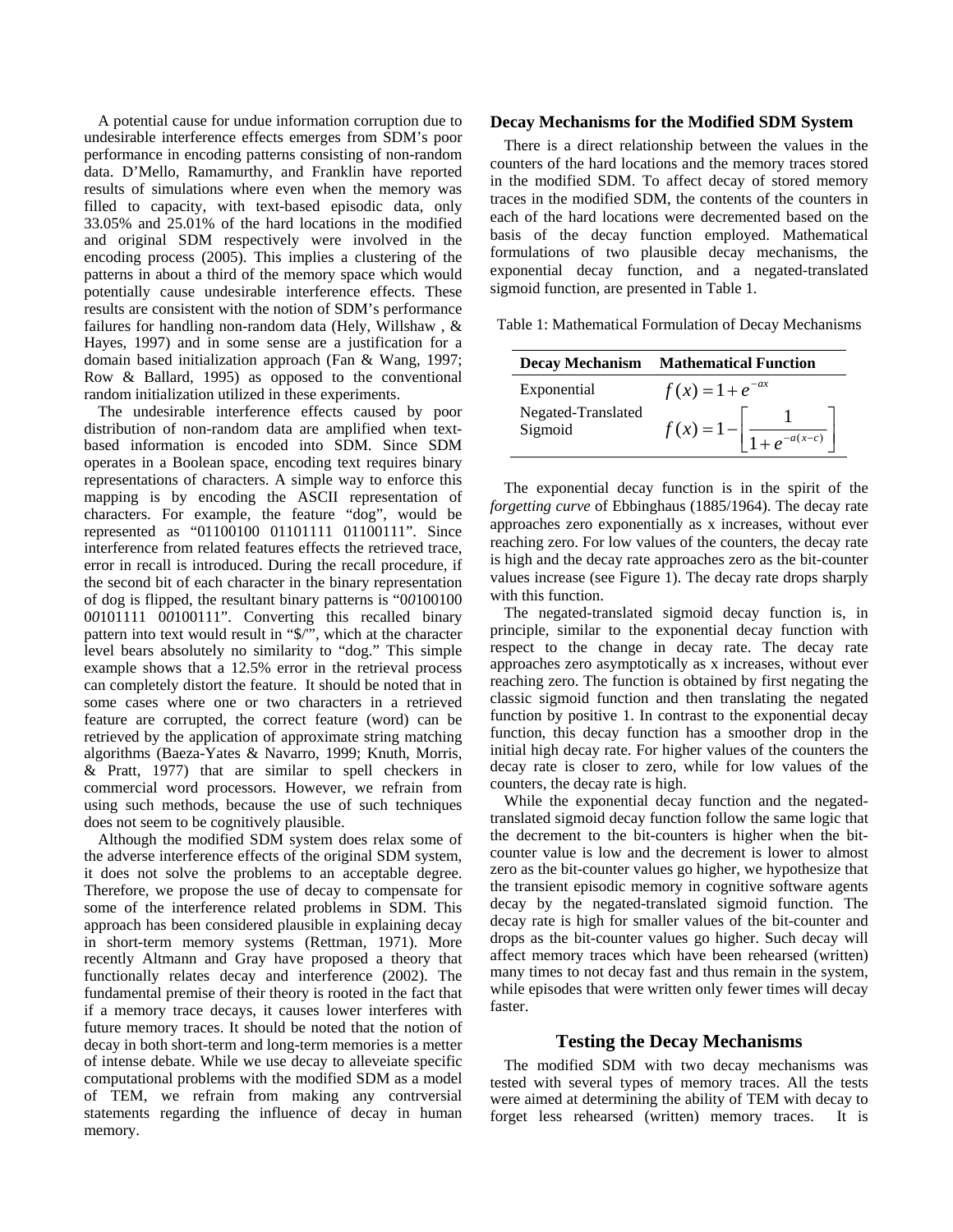hypothesized that retained episodes are consolidated to the declarative memory (DM) at a later moment in time.



Figure 1: Decay curves

Two sets of tests were conducted for each of the decay mechanisms:

(1) Test-A and Test-B with case-grammar templates illustrated in Figure 2 were used. Test-A used fully specified memory traces and Test-B used partial read cues for memory traces. Of the 6 episodes in each set of episodes, one episode in each set was written a large number of times (*rehearsed a lot*) while the other 5 episodes in each set were written varying, but smaller number of times (*rehearsed less*). An additional test was added to each of these two sets of tests: the write-cue had a complete featureset, while the read-cue was partial as well as with a bindingerror. The decay effect was observed over several decay cycles and memory reads.

| TEMPLATE:                                       |                                           |  |
|-------------------------------------------------|-------------------------------------------|--|
| "Agent   Verb   Recipient-Adjective   Recipient |                                           |  |
|                                                 | Object-Adjective   Object   Place   Time" |  |
|                                                 |                                           |  |
| <b>EXAMPLES:</b>                                |                                           |  |
| Test-A:                                         |                                           |  |
| (1)                                             | "Richard   drives   joyful   Vanessa      |  |
|                                                 | lively   comedy   Theatre   Friday"       |  |
| (2)                                             | "Michael   answers   cousin   Nathan      |  |
|                                                 | nervous   queries   eatery   Tuesday"     |  |
| Test-B:                                         |                                           |  |
| (1)                                             | "Richard   drives   *   *                 |  |
|                                                 | lively $ $ comedy $  *  $ Friday"         |  |
| (2)                                             | " *   answers   *   Nathan                |  |
|                                                 | queries   *   Tuesday"                    |  |

Figure 2: Case-grammar template & example episodes

(2) Tests with memory traces which are identical except for one or two features. This set of tests evaluated TEM's ability to retrieve the significant memory trace (both in terms of recency and relevance) from amongst a set of almost identical memory traces, as well as episodic learning from the almost identical memory traces.

For the exponential decay, the system was tested for several values of parameter *'a'*, ranging from 3 to 9. With the negated-translated sigmoid decay, the system was tested for three values of '*a*', namely, 2, 3 and 4 and value of '*c'*  was set at 3. For values of '*a*' greater than 4 in the negatedtranslated sigmoid decay, the initial high decay rate drops almost in the same fashion as the exponential decay.

### **Results and Discussion**

The testing of the two decay mechanisms was evaluated on the basis of the number of cycles taken for the most rehearsed/written memory trace(s) to decay away and hence the system's inability to retrieve those memory traces or *forget* the memory traces. Also, we considered the total number of cycles it took to decay away all the memory traces.

The "don't cares" in the content space of the modified SDM was seen to be not a factor in the decay process. Irrespective of partial writes and partial read cues, the decay mechanisms exhibited the same performance properties. With the decay mechanism on, the modified SDM maintained the properties of retrievals with partial cues as well as binding-error detection. We also noticed the effects of interference. Interference was observed to be marked with decay of episodes that were written (rehearsed) fewer times and related episodes which were written (rehearsed) more were retrieved when cued for the episodes that were written (rehearsed) fewer times.

## **Exponential Decay**

The episodes written very few times decayed in the  $1<sup>st</sup>$ and  $2<sup>nd</sup>$  decay cycles in all the tests with the various curves of the exponential decay function. The episodes which were written fewer to most times decayed slowly. We observed that episodes written fewer times interfered with associated

| Parameter 'a' in the | Average number of |
|----------------------|-------------------|

Table 2: Exponential Decay of episodic memory traces

| Parameter 'a' in the<br>Negated-Translated<br>Sigmoid function | Average number of<br>decay cycles with<br>successful retrievals |
|----------------------------------------------------------------|-----------------------------------------------------------------|
|                                                                |                                                                 |
|                                                                |                                                                 |
|                                                                |                                                                 |
|                                                                |                                                                 |
|                                                                | 8.5                                                             |
|                                                                |                                                                 |
|                                                                |                                                                 |

episodes which were rehearsed most, as a direct result of the sharp drop in the initial high decay rate. The number of decay cycles, memory traces stayed in the system for full retrieval depended on the value of parameter *'a'.* The number of decay cycles by which all the memory traces decayed fully increased as the value of '*a*' increased. Table 2 shows the number of decay cycles till at least one memory trace could be retrieved fully, for various values of 'a' in our testing domain for the given number of dimensions. This is a parameter which may be domain dependent, and has to be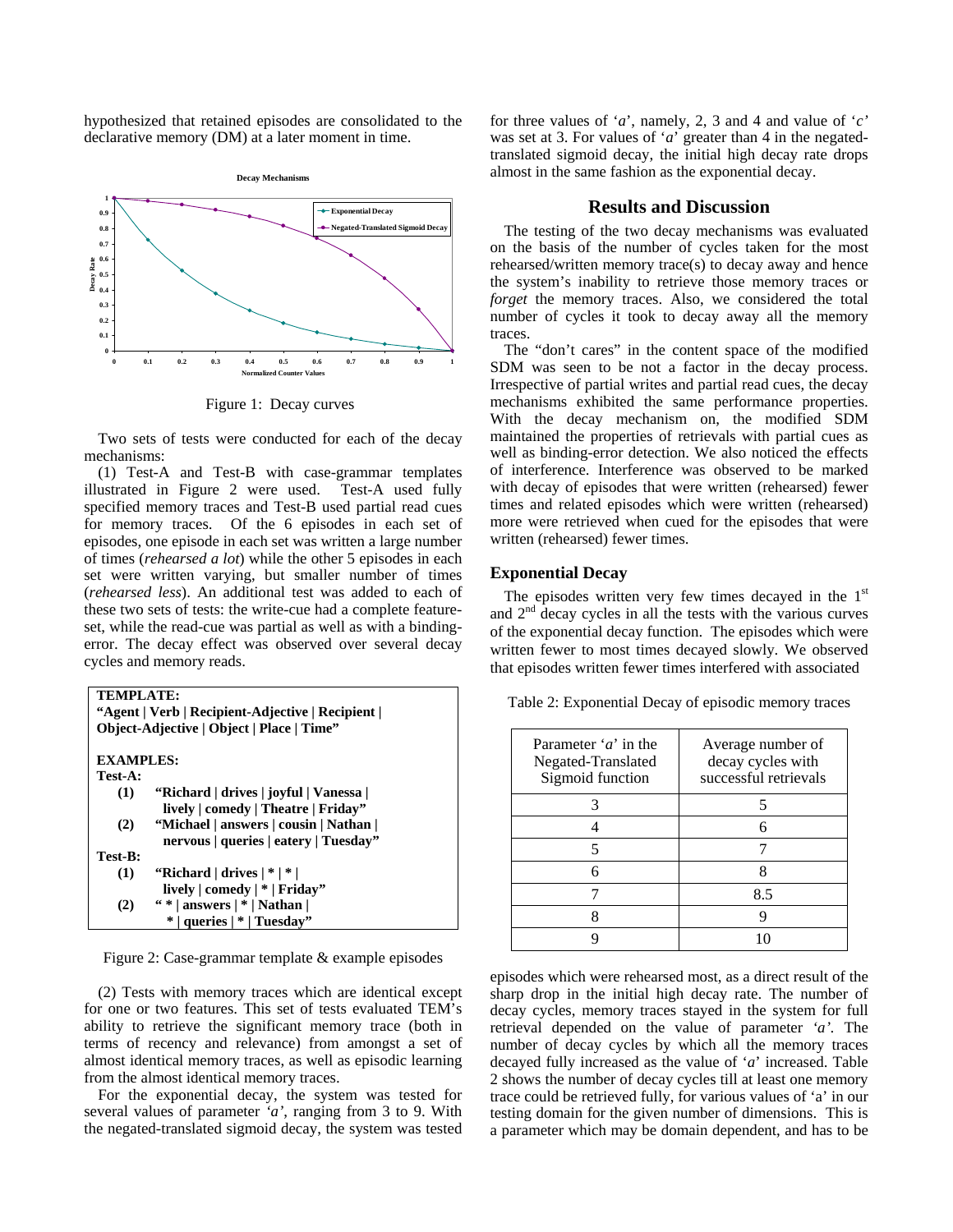selected by trial based on the domain and the number of dimensions to be used in the given SDM architecture.

#### **Negated-Translated Sigmoid Decay**

The results of testing the modified SDM with negatedtranslated sigmoid decay function were similar to what we observed with the exponential decay. The main difference was that only episodes written the highest number of times were retrievable after several decay cycles, while all other episodes written lesser number of times decayed faster.

#### **READING : CYCLE 4**

READ-LOG-EVENT Cue: Richard drives \* Vanessa lively \* Theater Friday Status: false READ-LOG-EVENT Cue: Vanessa gifted excited \* wrapped present Theater \* Status: false READ-LOG-EVENT Cue: \* thanks sister Vanessa \* wishes Theater evening Status: true Output: Richard enjoys sister Vanessa amusing onstage Theater evening 0 80.5 80.5 Richard enjoqs sistev Vanessa amusmne oosdage Tieater evening 1 8.5 80.0 Richard enjoys sister Vanessa amusing onstage Theater evening 2 0.0 80.0 Richard enjoys sister Vanessa amusing onstage Theater evening READ-LOG-EVENT Cue: Richard enjoys sister Vanessa \* onstage Theater \* Status: true Output: Richard enjoys sister Vanessa amusing onstage Theater evening 0 56.0 56.0 Richard enjoys sister Vanessa amusing onstage Theater evening 1 0.0 56.0 Richard enjoys sister Vanessa amusing onstage Theater evening READ-LOG-EVENT Cue: \* shopped amused \* modern necktie gallery evening Status: true Output: Vanessa selects sibling Richard unusual necktie gallery evening 0 79.0 79.0 Richard slnepe` ciqtmd Vafhcra eoecufd necktie gallery evening 1 20.5 92.5 Vichcra slnequs sicdmf Rafhcra uousucd necktie gallery evening 2 18.0 100.5 Vaoacsa smnects sibdin Righar` uousuad necktie gallery evening 3 13.5 111.0 Vanessa selects sibling Richard unusual necktie gallery evening 4 0.0 111.0 Vanessa selects sibling Richard unusual necktie gallery evening READ-LOG-EVENT Cue: Vanessa selects : Richard unusual : gallery evening Status: true Output: Vanessa selects sibling Richard unusual necktie gallery evening 0 56.0 56.0 Vanessa selects sibling Richard unusual necktie gallery evening 1 0.0 56.0 Vanessa selects sibling Richard unusual necktie gallery evening

Figure 3: Retrievals with exponential decay after decay cycle 4

Since the decay rate is higher for values of the bit-counters other than those which are at least 80 percent of the upperlimit of the bit-counter, we observed that episodes written to the memory fewer times were not retrievable after the first or second decay cycle, depending on the values of the parameter 'a'. When episodes were written several times, they did not decay away and were retrievable even after many decay cycles.

As the high decay rate for the lower values of the bitcounters tapers off slowly as the bit-counter values go higher, the lower to mid-range values of the bit-counter do not affect the memory traces in a spurious manner. We observed effects of recency and interference with the negated-translated sigmoid decay mechanism.

#### **READING : CYCLE 8**

READ-LOG-EVENT Cue: Richard drives \* Vanessa lively \* Theater Friday Status: false READ-LOG-EVENT Cue: Vanessa gifted excited \* wrapped present Theater Status: false READ-LOG-EVENT<br>Cue: \* thanks siste \* thanks sister Vanessa \* wishes Theater evening Status: false READ-LOG-EVENT Cue: Richard enjoys sister Vanessa \* onstage Theater \* Status: false READ-LOG-EVENT Cue: \* shopped amused \* modern necktie gallery evening Status: false READ-LOG-EVENT Cue: Vanessa selects \* Richard unusual \* gallery evening Status: true Output: Vanessa selects sibling Richard unusual necktie gallery evening<br>0 56.0 56.0 Vanessa selects sibling Richard unusual necktie gal 56.0 Vanessa selects sibling Richard unusual necktie gallery evening 1.00 56.0 Vanessa selects sibling Richard unusual necktie gallery evening

#### Figure 4: Retrievals with exponential decay after decay cycle 8

The test-results indicate the negated-translated sigmoid decay filters memory traces at a higher level for consolidation to declarative memory. Episodes which were written very few to fewer times decayed away quickly due to the high initial decay rate and did not skew the retrieval of episodes which were rehearsed (written) most. Unique episodes are rehearsed many times, hence written many times to memory. This decay mechanism shows promise in modeling the transient episodic memory where only episodes which are rehearsed (written) highest number of times are retained and hence will be available for consolidation.

#### **Comparison of decay functions**

We used the 3 distinct sets of 6 associated episodes in each set, writing the memory traces varying number of times with the exponential and the negated-translated sigmoid decay functions. One memory trace in each of the 3 sets was written 120, 100 and 95 times respectively, to simulate an episode that was rehearsed a large number of times. This was essential for capturing the properties of the negated-translated sigmoid decay function as smaller number of writes would decay away within a decay cycle or two.

The read-cues used for retrieval were partial read-cues with 87.5% of the memory writes' feature-set. For each of the decay functions, the total number of retrieved episodes was computed. These retrieved memory traces were either same as the memory-writes or associated episodes from amongst the memory-writes. The total number of retrieved episodes was computed for a system-run without decay and for 15 consecutive decay cycles.

The exponential decay shows promise and is identical to the classic *forgetting curve*, but has a rapid drop in the decay rate. The negated-translated sigmoid decay function models the memory hypotheses of decay mechanism by rapid decay of the less rehearsed episodes while episodes